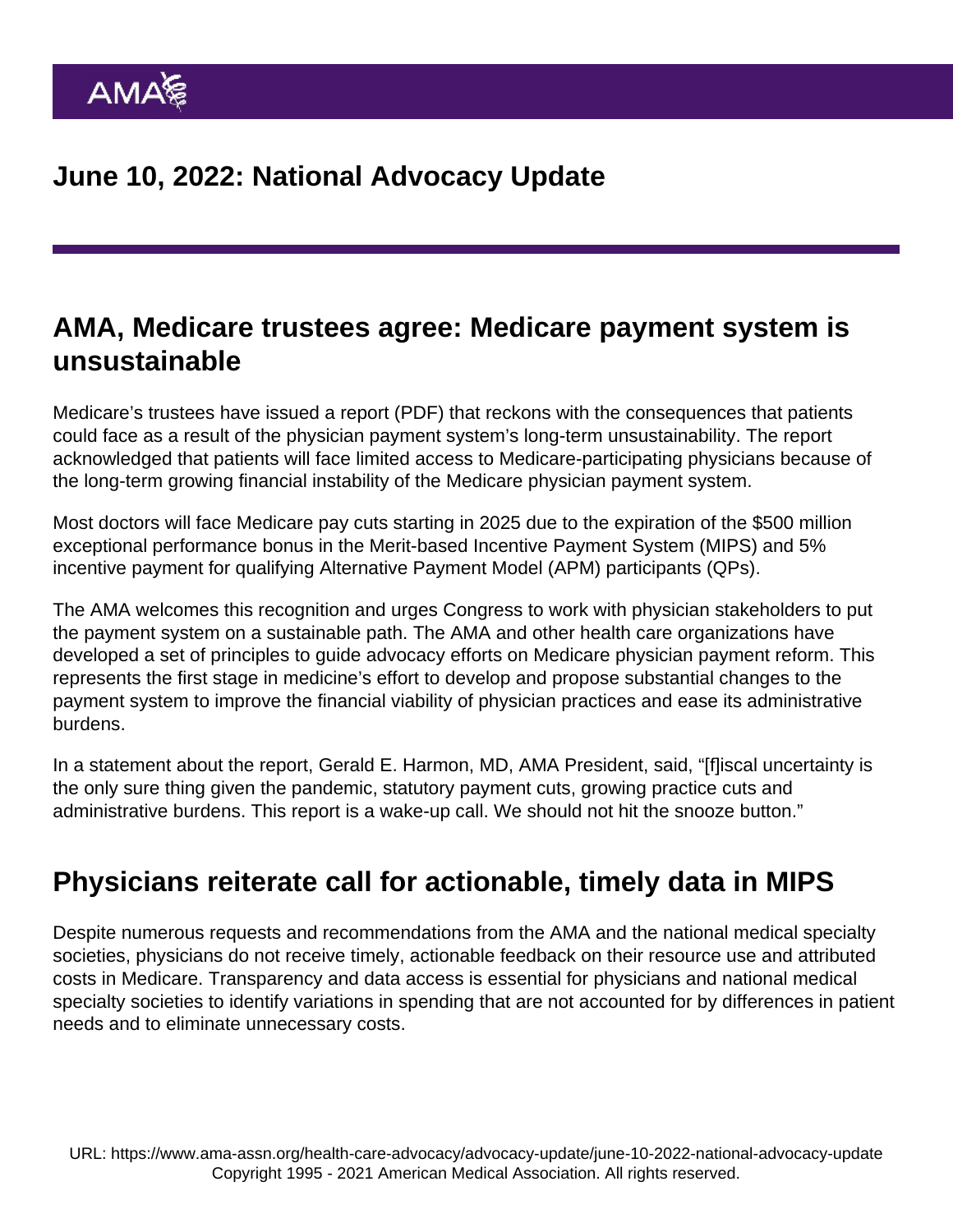In a [letter](https://searchlf.ama-assn.org/letter/documentDownload?uri=/unstructured/binary/letter/LETTERS/lf.zip/2022-6-8-Letter-to-Brooks-LaSure-on-MIPS-Data-Sharing-and-Transparency-v2.pdf) (PDF) to the Centers for Medicare & Medicaid Services (CMS), the AMA urges CMS to increase its data sharing and improve the feedback reports and Quality Payment Program (QPP) Experience Reports. Access to cost data is essential as the Cost Performance Category of MIPS is weighted at 30% of the final score in 2022 and CMS is moving forward with MIPS Value Pathways, which are a voluntary option that bundles measures of quality, cost and improvement activities, in 2023.

# CMS needs to work with radiation oncologists to redesign payment model

Radiation oncology specialty societies and CMS have been working for a number of years to design and implement a Medicare bundled payment model for radiation oncology services. Bundled payments would allow more flexibility in the payment system so that physicians could focus on ensuring patients get the services they need and not whether they are delivering enough treatments to cover their practice costs.

The payment model that CMS had previously developed could have had serious unintended consequences for patients, however, because practices would have been mandated to participate and to take steep cuts in their payment rates even as the nation was in the middle of the COVID-19 pandemic. For these reasons, the AMA strongly supported legislation enacted by Congress that delayed the implementation of the radiation oncology payment model until at least 2023.

CMS has now proposed to delay the start date for the model and to reconsider its design. In a [comment letter](https://searchlf.ama-assn.org/letter/documentDownload?uri=/unstructured/binary/letter/LETTERS/letter-finder.zip/2022-6-7-Letter-to-Brooks-Lasure-re-RO-Model.pdf) (PDF), the AMA is urging CMS to take full advantage of the extra time Congress has provided to work with stakeholders to redesign key features of the model. The AMA letter also emphasizes the need for CMS to conduct a limited scale test of the model on a voluntary basis rather than mandating participation in an untested model.

Finally, the AMA wants CMS to work collaboratively with the radiation oncology community to redesign key aspects of the model, and to refrain from adding to physicians' already high data collection and reporting costs by imposing burdensome new administrative requirements in the radiation oncology model.

## AMA joins physician and patient groups in opposing use of step therapy in Medicare Part B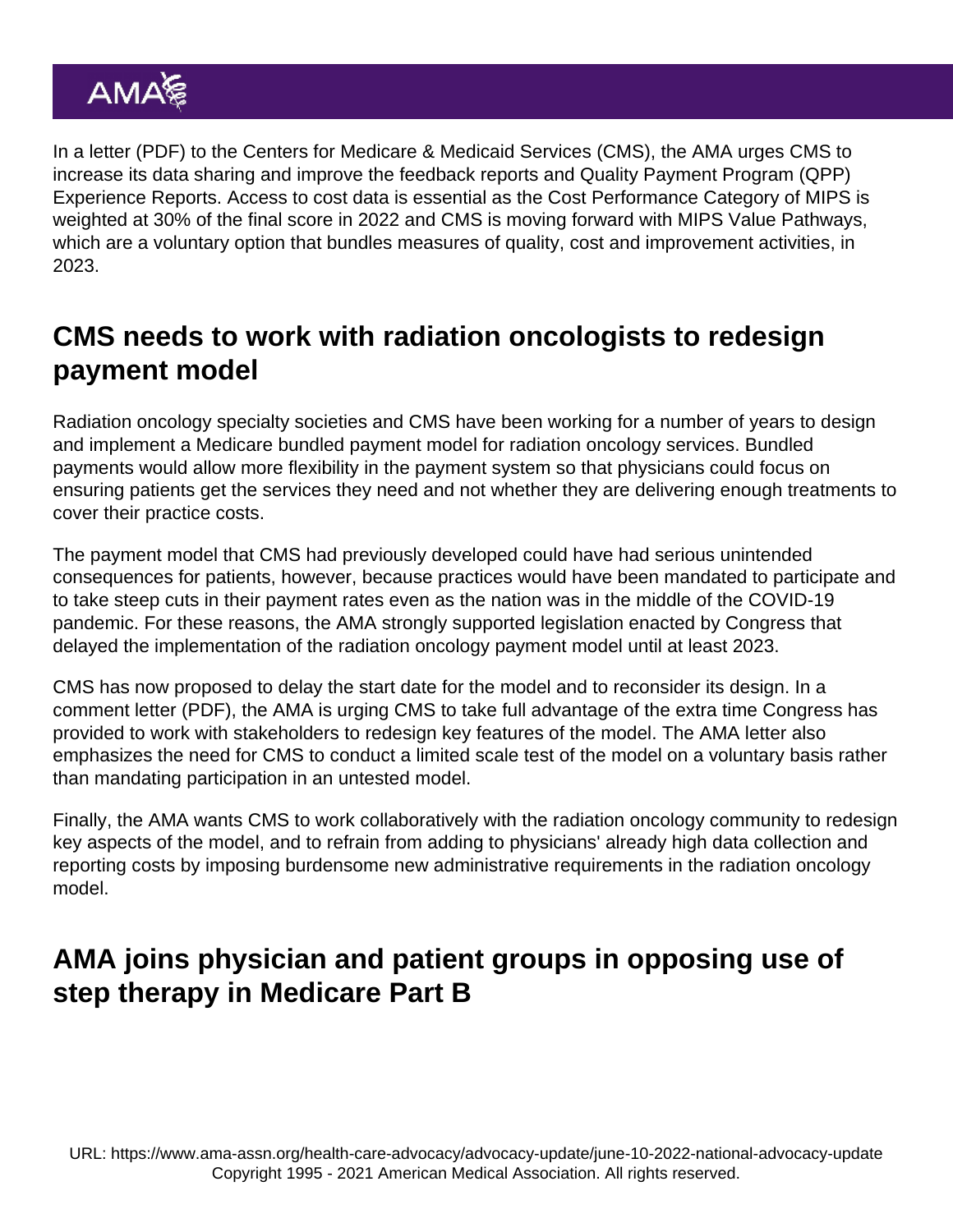The AMA joined over 70 physician and patient organizations on a June 1 [letter](https://searchlf.ama-assn.org/letter/documentDownload?uri=/unstructured/binary/letter/LETTERS/letter-finder.zip/2022-6-1-Sign-On-Step-Therapy-Coalition-Letter.pdf) (PDF) urging CMS to reverse current policy that allows for the use of step therapy protocols to manage drug utilization by Medicare Advantage (MA) plans. While use of step therapy protocols for physician-administered drugs covered under Medicare Part B had been previously banned, policy changes by the Trump administration allowed MA plans to begin using step therapy for Part B drugs. Despite consistent urging from physician and patient groups, CMS has yet to take action to reverse course and return to policy that bans use of step therapy for these drugs.

As noted in the letter, step therapy can result in direct harms to patients resulting from denials of appropriate therapeutics and/or delays in receiving appropriate therapeutics. These impacts are particularly acute when considering physician-administered drugs, as drugs covered under Part B are usually received by more vulnerable patient populations with more severe conditions, such as cancer.

The AMA will continue working closely with interested stakeholders, CMS and Congress to seek a reversal of current CMS policy on step therapy.

# AMA presses HHS Secretary on Provider Relief Fund

Although the AMA has initiated several requests for data related to the late reporting Provider Relief Fund (PRF) periods and has offered to conduct outreach to impacted physicians, the Health Resources and Services Administration (HRSA) has not been responsive to these requests. Therefore, the AMA sent a June 3 [letter](https://searchlf.ama-assn.org/letter/documentDownload?uri=/unstructured/binary/letter/LETTERS/letter-finder.zip/2022-6-3-Letter-to-Becerra-re-Provider-Relief-Fund-v2.pdf) (PDF) to Health and Human Services Secretary Xavier Becerra asking him to prioritize AMA concerns and to help reset communication with HRSA. AMA met with HRSA on April 14 and sent HRSA two letters [\(March 31](https://searchlf.ama-assn.org/letter/documentDownload?uri=/unstructured/binary/letter/LETTERS/2022-03-31-Letter-to-HRSA-Johnson-re-Provider-Relief-Funding-Period-1-reopening-FINAL.pdf) (PDF) and [April 22](https://searchlf.ama-assn.org/letter/documentDownload?uri=/unstructured/binary/letter/LETTERS/2022-4-22-Letter-to-Johnson-re-HRSA-Provider-Relief-v3.zip/2022-4-22-Letter-to-Johnson-re-HRSA-Provider-Relief-v3.pdf) (PDF)) to raise significant concerns gathered from AMA members on HRSA's PRF reporting process.

AMA members have shared that the reporting process is too cumbersome to complete and that more time is needed to gather and complete the requested forms. Several physicians who missed the first reporting deadline and therefore received a letter from HRSA repaid the PRF money, only to learn afterwards of the late reporting period option. These physicians were not allowed to input their data since they had repaid the funds and have not been able to appeal this decision.

The AMA urgently asked Secretary Becerra for the development of an appeals process and in some instances, for the funds remitted to be returned to the physicians. The AMA looks forward to opportunities to work more closely with HRSA and other agencies so that more physicians can retain the PRFs our physicians so desperately needed during the early stages of the COVID-19 pandemic.